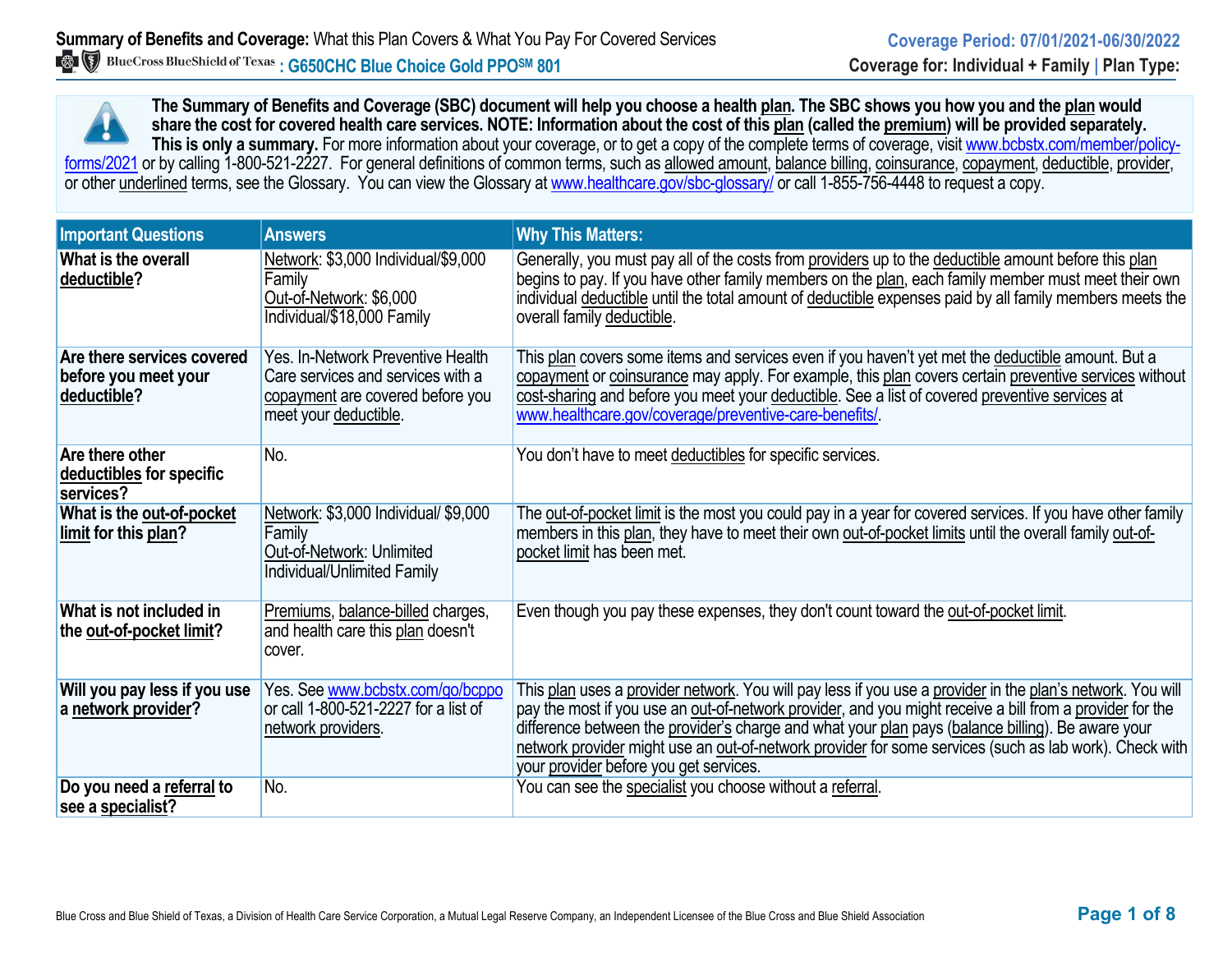

All **copayment** and **coinsurance** costs shown in this chart are after your **deductible** has been met, if a **deductible** applies.

| <b>Common</b>                            | Services You May                                       | <b>What You Will Pay</b>                                                                                           | Limitations, Exceptions, & Other Important |                                                                                                                                                                    |  |
|------------------------------------------|--------------------------------------------------------|--------------------------------------------------------------------------------------------------------------------|--------------------------------------------|--------------------------------------------------------------------------------------------------------------------------------------------------------------------|--|
| <b>Medical Event</b>                     | <b>Need</b>                                            | <b>Network Providers</b><br><b>Out-of-Network Providers</b><br>(You will pay the most)<br>(You will pay the least) |                                            | <b>Information</b>                                                                                                                                                 |  |
|                                          | Primary care visit<br>to treat an injury or<br>illness | \$40/visit; deductible does not apply                                                                              | 20% coinsurance                            | Virtual Visits are available. See your benefit<br>booklet* for details.                                                                                            |  |
| If you visit a health<br>care provider's | Specialist visit                                       | \$80/visit; deductible does not apply                                                                              | 20% coinsurance                            | None                                                                                                                                                               |  |
| office or clinic                         | Preventive<br>care/screening/<br>immunization          | No Charge; deductible does not apply                                                                               | 20% coinsurance                            | You may have to pay for services that aren't<br>preventive. Ask your provider if the services<br>needed are preventive. Then check what your<br>plan will pay for. |  |
|                                          | Diagnostic test (x-<br>ray, blood work)                | Lab: No Charge after deductible<br>X-Ray: \$100/test plus plan deductible                                          | 20% coinsurance                            | Preauthorization may be required; see your<br>benefit booklet* for details.                                                                                        |  |
| If you have a test                       | Imaging (CT/PET<br>scans, MRIs)                        | \$250/test; deductible does not apply                                                                              | 20% coinsurance                            | Preauthorization may be required; see your<br>benefit booklet* for details.                                                                                        |  |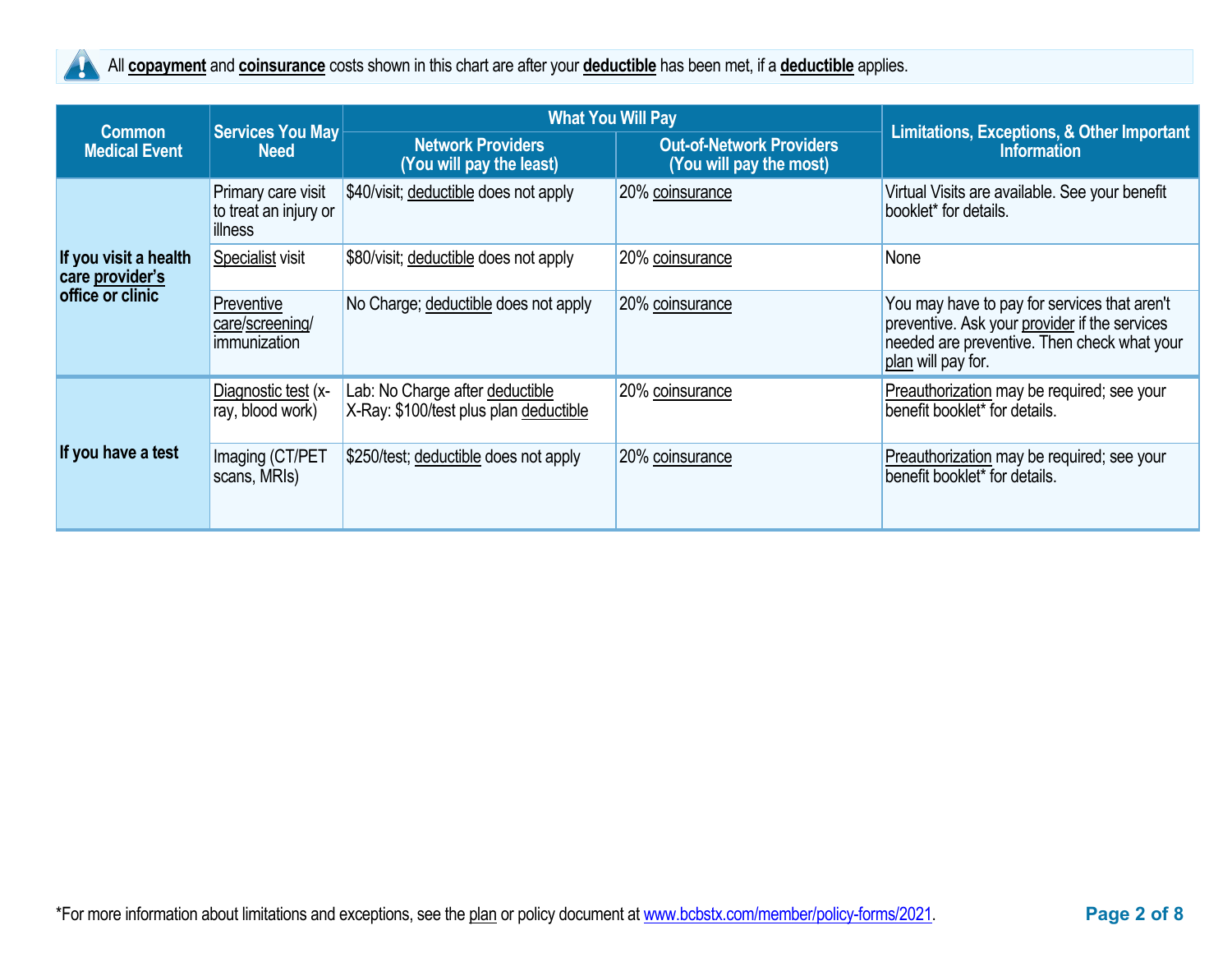| <b>Common</b>                                                                  | <b>Services You May</b>                              | <b>What You Will Pay</b>                             | <b>Limitations, Exceptions, &amp; Other Important</b>             |                                                                                                                                                     |
|--------------------------------------------------------------------------------|------------------------------------------------------|------------------------------------------------------|-------------------------------------------------------------------|-----------------------------------------------------------------------------------------------------------------------------------------------------|
| <b>Medical Event</b><br><b>Need</b>                                            |                                                      | <b>Network Providers</b><br>(You will pay the least) | <b>Out-of-Network Providers</b><br>(You will pay the most)        | <b>Information</b>                                                                                                                                  |
|                                                                                | Preferred generic<br>drugs                           | No Charge after deductible                           | Retail - No Charge after deductible plus<br>50% additional charge |                                                                                                                                                     |
|                                                                                | Non-preferred<br>generic drugs                       | No Charge after deductible                           | Retail - No Charge after deductible plus<br>50% additional charge | Limited to a 30-day supply at retail (or a 90-day                                                                                                   |
| If you need drugs to<br>treat your illness or<br>condition<br>More information | Preferred brand<br>drugs                             | No Charge after deductible                           | Retail - No Charge after deductible plus<br>50% additional charge | supply at a network of select retail pharmacies).<br>Up to a 90-day supply at mail order. Specialty<br>drugs limited to a 30-day supply. Payment of |
| about prescription<br>drug coverage is<br>available at                         | Non-preferred<br>brand drugs                         | No Charge after deductible                           | Retail - No Charge after deductible plus<br>50% additional charge | the difference between the cost of a brand<br>name drug and a generic may also be required<br>if a generic drug is available. Additional Out-of-    |
| www.bcbstx.com/rx21                                                            | Preferred specialty<br><u>drugs</u>                  | No Charge after deductible                           | No Charge after deductible plus 50%<br>additional charge          | Network charge will not apply to any deductible<br>or out-of-pocket amounts.                                                                        |
|                                                                                | Non-preferred<br>specialty drugs                     | No Charge after deductible                           | No Charge after deductible plus 50%<br>additional charge          |                                                                                                                                                     |
| If you have<br>outpatient surgery                                              | Facility fee (e.g.,<br>ambulatory surgery<br>center) | \$250/visit plus plan deductible                     | \$300/visit plus 20% coinsurance                                  | Preauthorization may be required. For<br>Outpatient Infusion Therapy, see your benefit<br>booklet* for details.                                     |
|                                                                                | Physician/surgeon<br>fees                            | No Charge after deductible                           | 20% coinsurance                                                   |                                                                                                                                                     |
|                                                                                | Emergency room<br>care                               | \$400/visit plus plan deductible                     | \$400/visit plus plan deductible                                  | Copayment waived if admitted.                                                                                                                       |
| If you need<br>immediate medical<br>attention                                  | Emergency<br>medical<br>transportation               | No Charge after deductible                           | No Charge after deductible                                        | Preauthorization may be required for non-<br>emergency transportation; see your benefit<br>booklet* for details.                                    |
|                                                                                | <b>Urgent care</b>                                   | \$75/visit; deductible does not apply                | 20% coinsurance                                                   | None                                                                                                                                                |
| If you have a<br>hospital stay                                                 | Facility fee (e.g.,<br>hospital room)                | \$350/visit plus plan deductible                     | \$400/visit plus 20% coinsurance                                  | Preauthorization required. Preauthorization<br>penalty: \$250 Out-of-Network. See your benefit<br>booklet* for details.                             |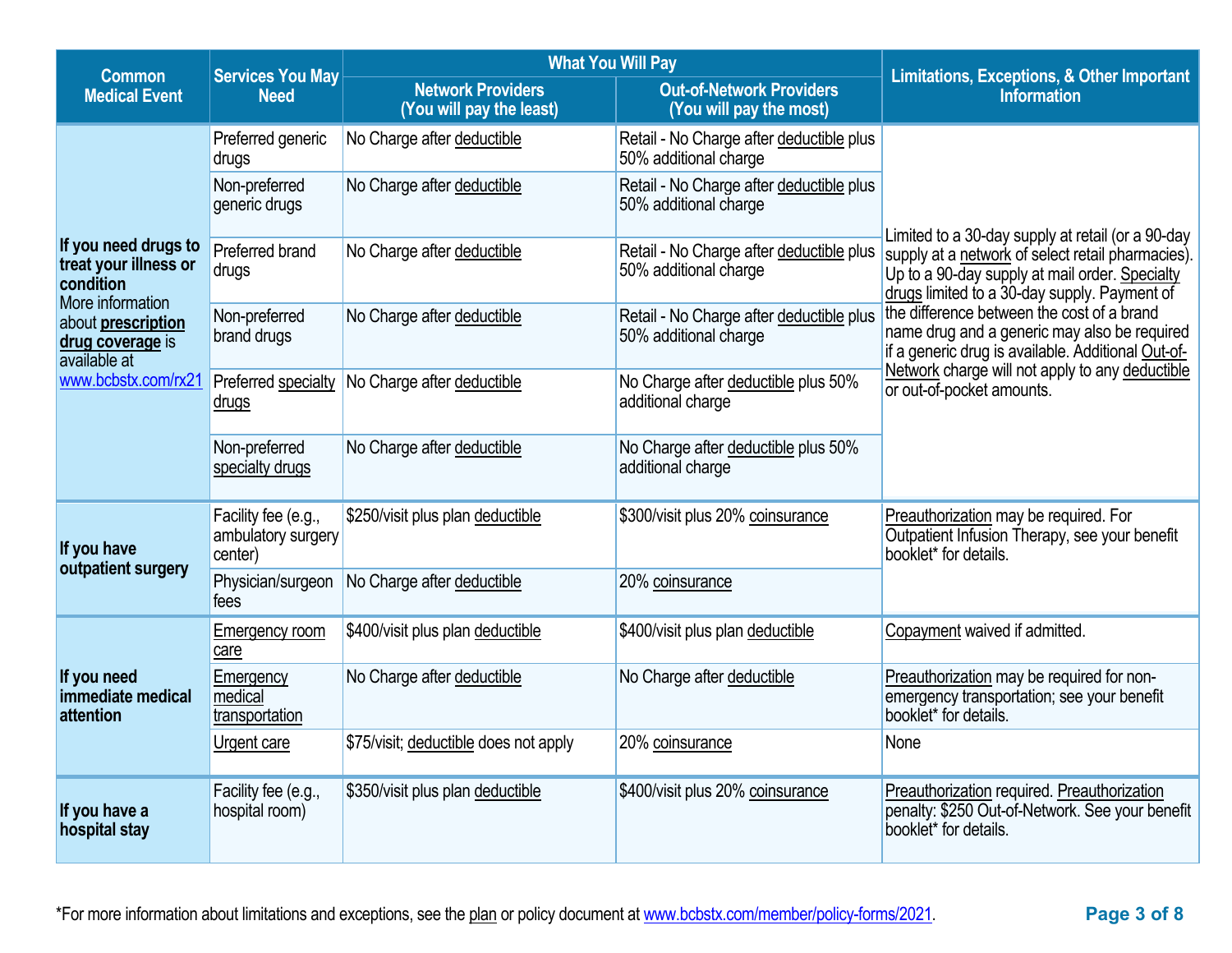| Common                                   | Services You May          | <b>What You Will Pay</b>                                                                            | Limitations, Exceptions, & Other Important                 |                                                                                                                         |  |
|------------------------------------------|---------------------------|-----------------------------------------------------------------------------------------------------|------------------------------------------------------------|-------------------------------------------------------------------------------------------------------------------------|--|
| <b>Medical Event</b>                     | <b>Need</b>               | <b>Network Providers</b><br>(You will pay the least)                                                | <b>Out-of-Network Providers</b><br>(You will pay the most) | <b>Information</b>                                                                                                      |  |
|                                          | Physician/surgeon<br>tees | No Charge after deductible                                                                          | 20% coinsurance                                            | Preauthorization required. Preauthorization<br>penalty: \$250 Out-of-Network. See your benefit<br>booklet* for details. |  |
| If you need mental<br>health, behavioral |                           | Outpatient services \$40/office visits; No Charge after<br>deductible for other outpatient services | 20% coinsurance                                            | Preauthorization may be required; see your<br>benefit booklet* for details.                                             |  |
| health, or substance<br>abuse services   | Inpatient services        | \$350/visit plus plan deductible                                                                    | \$400/visit plus 20% coinsurance                           | Preauthorization required. Preauthorization<br>penalty: \$250 Out-of-Network.                                           |  |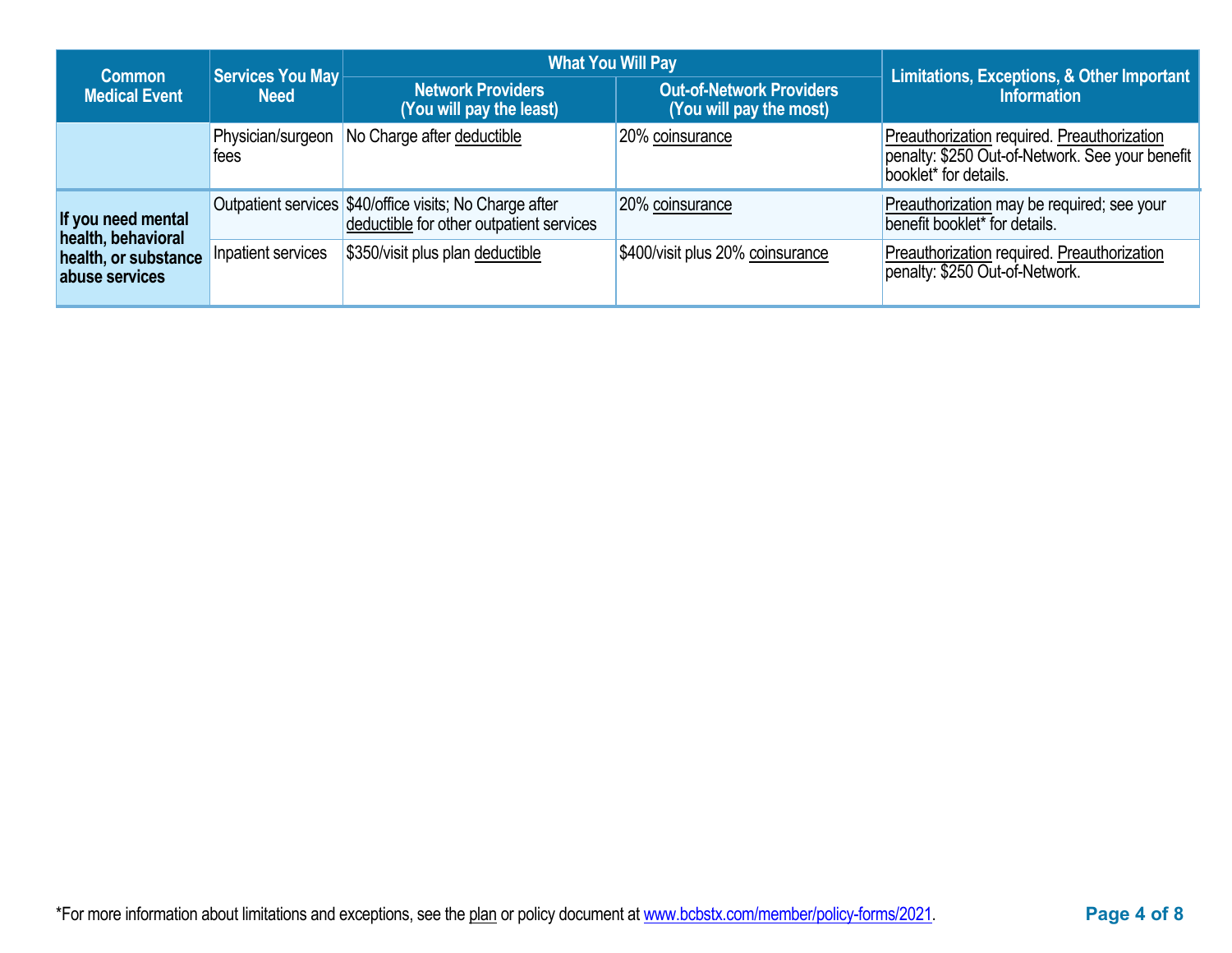| <b>Common</b>                             | <b>Services You May</b>                         | <b>What You Will Pay</b>                                                                         | Limitations, Exceptions, & Other Important                            |                                                                                                                                                                                                                                             |
|-------------------------------------------|-------------------------------------------------|--------------------------------------------------------------------------------------------------|-----------------------------------------------------------------------|---------------------------------------------------------------------------------------------------------------------------------------------------------------------------------------------------------------------------------------------|
| <b>Medical Event</b><br><b>Need</b>       |                                                 | <b>Network Providers</b><br>(You will pay the least)                                             | <b>Out-of-Network Providers</b><br>(You will pay the most)            | <b>Information</b>                                                                                                                                                                                                                          |
|                                           | Office visits                                   | Primary Care: \$40/initial visit<br>Specialist: \$80/initial visit; deductible<br>does not apply | 20% coinsurance                                                       | Copayment applies to first prenatal visit (per<br>pregnancy). Cost sharing does not apply for<br>preventive services. Depending on the type of<br>services, deductible may apply. Maternity care                                            |
| If you are pregnant                       | Childbirth/delivery<br>professional<br>services | No Charge after deductible                                                                       | 20% coinsurance                                                       | may include tests and services described<br>elsewhere in the SBC (i.e. ultrasound).                                                                                                                                                         |
|                                           | Childbirth/delivery<br>facility services        | \$350/visit plus plan deductible                                                                 | \$400/visit plus 20% coinsurance                                      |                                                                                                                                                                                                                                             |
|                                           | Home health care                                | No Charge after deductible                                                                       | 20% coinsurance                                                       | 60 visits/year. Preauthorization may be<br>required.                                                                                                                                                                                        |
|                                           | Rehabilitation<br>services                      | No Charge after deductible                                                                       | 20% coinsurance                                                       | Separate 35 visit maximum per benefit period<br>for Habilitation and Rehabilitation services,                                                                                                                                               |
| If you need help<br>recovering or have    | Habilitation<br>services                        | No Charge after deductible                                                                       | 20% coinsurance                                                       | including chiropractic care. Preauthorization<br>may also be required; see your benefit booklet*<br>for details.                                                                                                                            |
| other special health<br>needs             | <b>Skilled nursing</b><br>care                  | No Charge after deductible                                                                       | 20% coinsurance                                                       | 25 days/year. Preauthorization may be<br>required.                                                                                                                                                                                          |
|                                           | Durable medical<br>equipment                    | No Charge after deductible                                                                       | 20% coinsurance                                                       | Preauthorization may be required.                                                                                                                                                                                                           |
|                                           | Hospice services                                | No Charge after deductible                                                                       | 20% coinsurance                                                       | Preauthorization may be required.                                                                                                                                                                                                           |
|                                           | Children's eye<br>exam                          | No Charge; deductible does not apply                                                             | Up to a \$30 reimbursement is available;<br>deductible does not apply | One visit per year. Out-of-Network<br>reimbursement will not exceed the retail cost.<br>See your benefit booklet* (Pediatric Vision Care<br>Benefits) for details.                                                                          |
| If your child needs<br>dental or eye care | Children's glasses                              | No Charge; deductible does not apply                                                             | Reimbursement is available; deductible<br>does not apply              | One pair of glasses per year. Reimbursement<br>for frames, lenses, and lens options purchased<br>Out-of-Network is available (not to exceed the<br>retail cost). See your benefit booklet* (Pediatric<br>Vision Care Benefits) for details. |
|                                           | Children's dental<br>check-up                   | No Charge after deductible                                                                       | No Charge after deductible                                            | None                                                                                                                                                                                                                                        |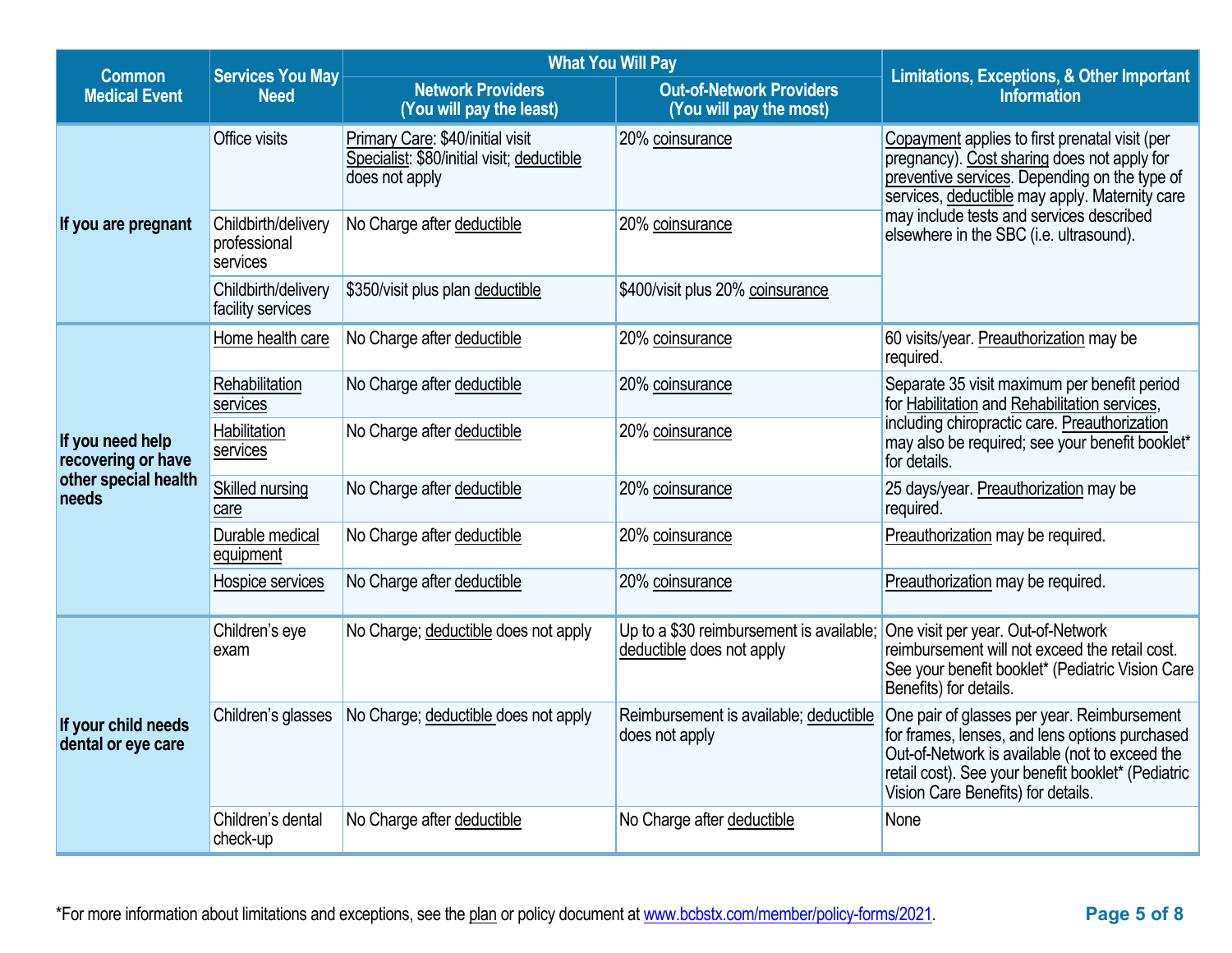#### **Excluded Services & Other Covered Services:**

|                                                                                                                              | Services Your Plan Generally Does NOT Cover (Check your policy or plan document for more information and a list of any other excluded services.)                                                                                                                                                                                                                                                                                                                                   |  |                                                                                                                                                                                                                |  |                                                                                                                                                                                                                                                                         |  |
|------------------------------------------------------------------------------------------------------------------------------|------------------------------------------------------------------------------------------------------------------------------------------------------------------------------------------------------------------------------------------------------------------------------------------------------------------------------------------------------------------------------------------------------------------------------------------------------------------------------------|--|----------------------------------------------------------------------------------------------------------------------------------------------------------------------------------------------------------------|--|-------------------------------------------------------------------------------------------------------------------------------------------------------------------------------------------------------------------------------------------------------------------------|--|
|                                                                                                                              | Abortion (except for a pregnancy that, as certified<br>by a physician, places the woman in danger of<br>death or a serious risk of substantial impairment of<br>a major bodily function unless an abortion is<br>performed)<br>Acupuncture<br>Bariatric surgery<br>Cosmetic surgery (except for the correction of<br>congenital deformities or for conditions resulting<br>from accidental injuries, scars, tumors or diseases<br>when medically necessary)<br>Dental care (Adult) |  | Infertility treatment (diagnosis and treatment<br>covered; in vitro not covered)<br>Long-term care<br>Non-emergency care when traveling outside the<br>U.S.<br>Private-duty nursing (except for extended care) |  | Routine eye care (Adult)<br>Routine foot care (except in connection with<br>diabetes, circulatory disorders of the lower<br>extremities, peripheral vascular disease, peripheral<br>neuropathy, or chronic arterial or venous<br>insufficiency)<br>Weight loss programs |  |
| Other Covered Services (Limitations may apply to these services. This isn't a complete list. Please see your plan document.) |                                                                                                                                                                                                                                                                                                                                                                                                                                                                                    |  |                                                                                                                                                                                                                |  |                                                                                                                                                                                                                                                                         |  |
|                                                                                                                              | Chiropractic Care (35 visits/ year combined with<br>habilitation and rehabilitation services)                                                                                                                                                                                                                                                                                                                                                                                      |  | Hearing aids (limited to one hearing aid per ear<br>every 36 months)                                                                                                                                           |  |                                                                                                                                                                                                                                                                         |  |

Your Rights to Continue Coverage: There are agencies that can help if you want to continue your coverage after it ends. The contact information for those agencies is: For group health coverage contact the plan, Blue Cross and Blue Shield of Texas at 1-800-521-2227 or visit [www.bcbstx.com.](http://www.bcbstx.com/) For group health coverage subject to ERISA, contact the U.S. Department of Labor's Employee Benefits Security Administration at 1-866-444-EBSA(3272) o[r www.dol.gov/ebsa/healthreform.](http://www.dol.gov/ebsa/healthreform) For non-federal governmental group health plans, contact Department of Health and Human Services, Center for Consumer Information and Insurance Oversight, at 1-877-267-2323 x61565 or [www.cciio.cms.gov.](http://www.cciio.cms.gov/) Church plans are not covered by the Federal COBRA continuation coverage rules. If the coverage is insured, individuals should contact their State insurance regulator regarding their possible rights to continuation coverage under State law. Other coverage options may be available to you, too, including buying individual insurance coverage through the Health Insurance Marketplace. For more information about the Marketplace, visit [www.HealthCare.gov](http://www.healthcare.gov/) or call 1-800-318-2596.

Your Grievance and Appeals Rights: There are agencies that can help if you have a complaint against your plan for a denial of a claim. This complaint is called a grievance or appeal. For more information about your rights, look at the explanation of benefits you will receive for that medical claim. Your plan documents also provide complete information on how to submit a claim, appeal, or a grievance for any reason to your plan. For more information about your rights, this notice, or assistance, contact: For group health coverage subject to ERISA: Blue Cross and Blue Shield of Texas at 1-800-521-2227 or visi[t www.bcbstx.com,](http://www.bcbstx.com/) the U.S. Department of Labor's Employee Benefits Security Administration at 1-866-444-EBSA(3272) o[r www.dol.gov/ebsa/healthreform,](http://www.dol.gov/ebsa/healthreform) and the Texas Department of Insurance, Consumer Protection at 1-800-2523439 o[r www.tdi.texas.gov.](http://www.tdi.texas.gov/) For non-federal governmental group health plans and church plans that are group health plans, Blue Cross and Blue Shield of Texas at 1-800-521-2227 o[r www.bcbstx.com](http://www.bcbstx.com/) or contact the Texas Department of Insurance, Consumer Protection at 1-800-252-3439 o[r www.tdi.texas.gov.](http://www.tdi.texas.gov/) Additionally, a consumer assistance program can help you file your appeal. Contact the Texas Department of Insurance's Consumer Health Assistance Program at 1-800-252-3439 or visit [www.cms.gov/CCIIO/Resources/Consumer-Assistance-Grants/tx.html.](http://www.cms.gov/CCIIO/Resources/Consumer-Assistance-Grants/tx.html)

### **Does this plan provide Minimum Essential Coverage? Yes**

Minimum Essential Coverage generally includes plans, health insurance available through the Marketplace or other individual market policies, Medicare, Medicaid, CHIP, TRICARE, and certain other coverage. If you are eligible for certain types of Minimum Essential Coverage, you may not be eligible for the premium tax credit.

### **Does this plan meet the Minimum Value Standards? Yes**

If your plan doesn't meet the Minimum Value Standards, you may be eligible for a premium tax credit to help you pay for a plan through the Marketplace.

\*For more information about limitations and exceptions, see the plan or policy document at www.bcbstx.com/member/policy-forms/2021. **Page 6 of 8**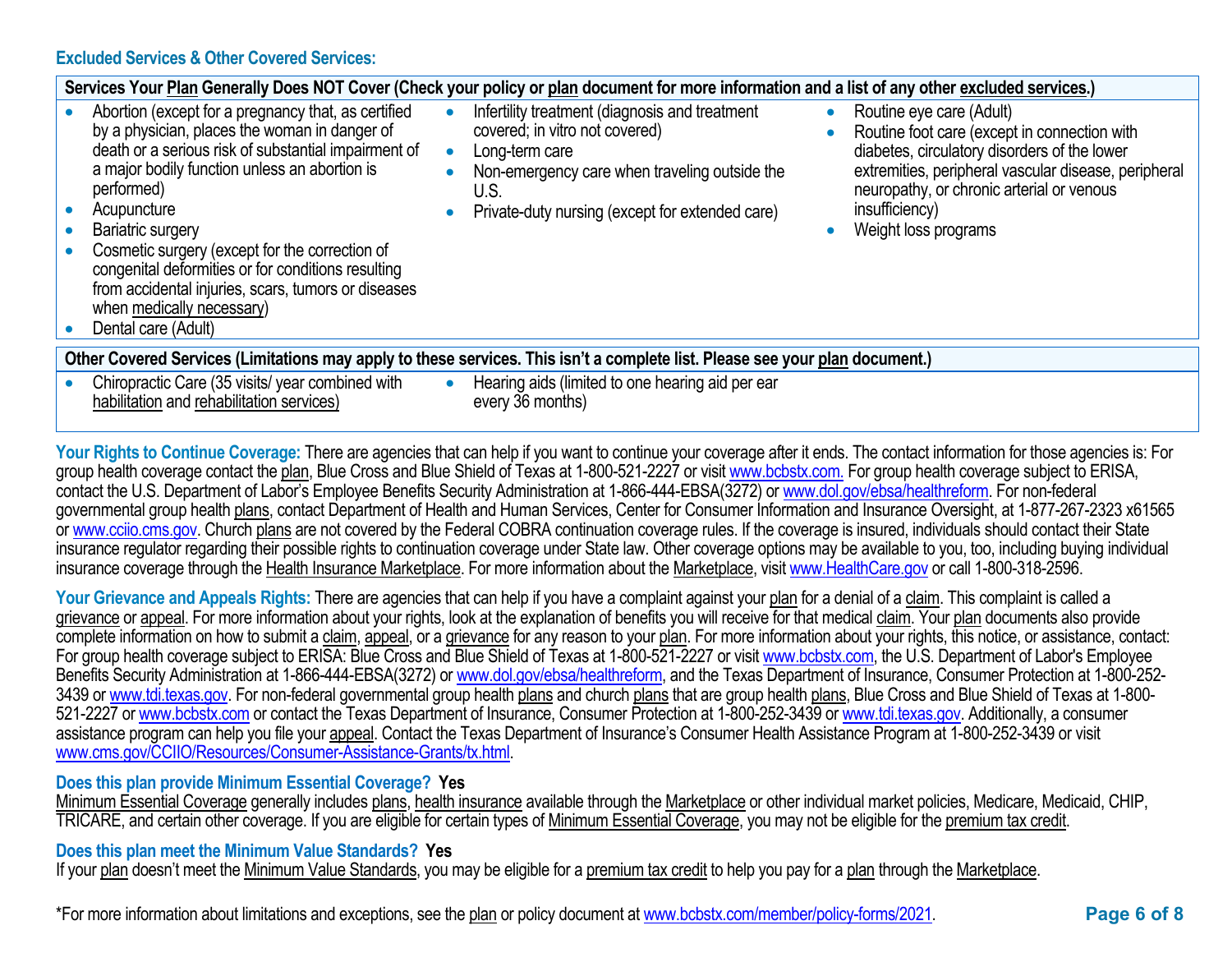#### **Language Access Services:**

Spanish (Español): Para obtener asistencia en Español, llame al 1-800-521-2227. Tagalog (Tagalog): Kung kailangan ninyo ang tulong sa Tagalog tumawag sa 1-800-521-2227. Chinese (中文): 如果需要中文的帮助,请拨打这个号码 1-800-521-2227. Navajo (Dine): Dinek'ehgo shika at'ohwol ninisingo, kwiijigo holne' 1-800-521-2227.

*To see examples of how this plan might cover costs for a sample medical situation, see the next section.*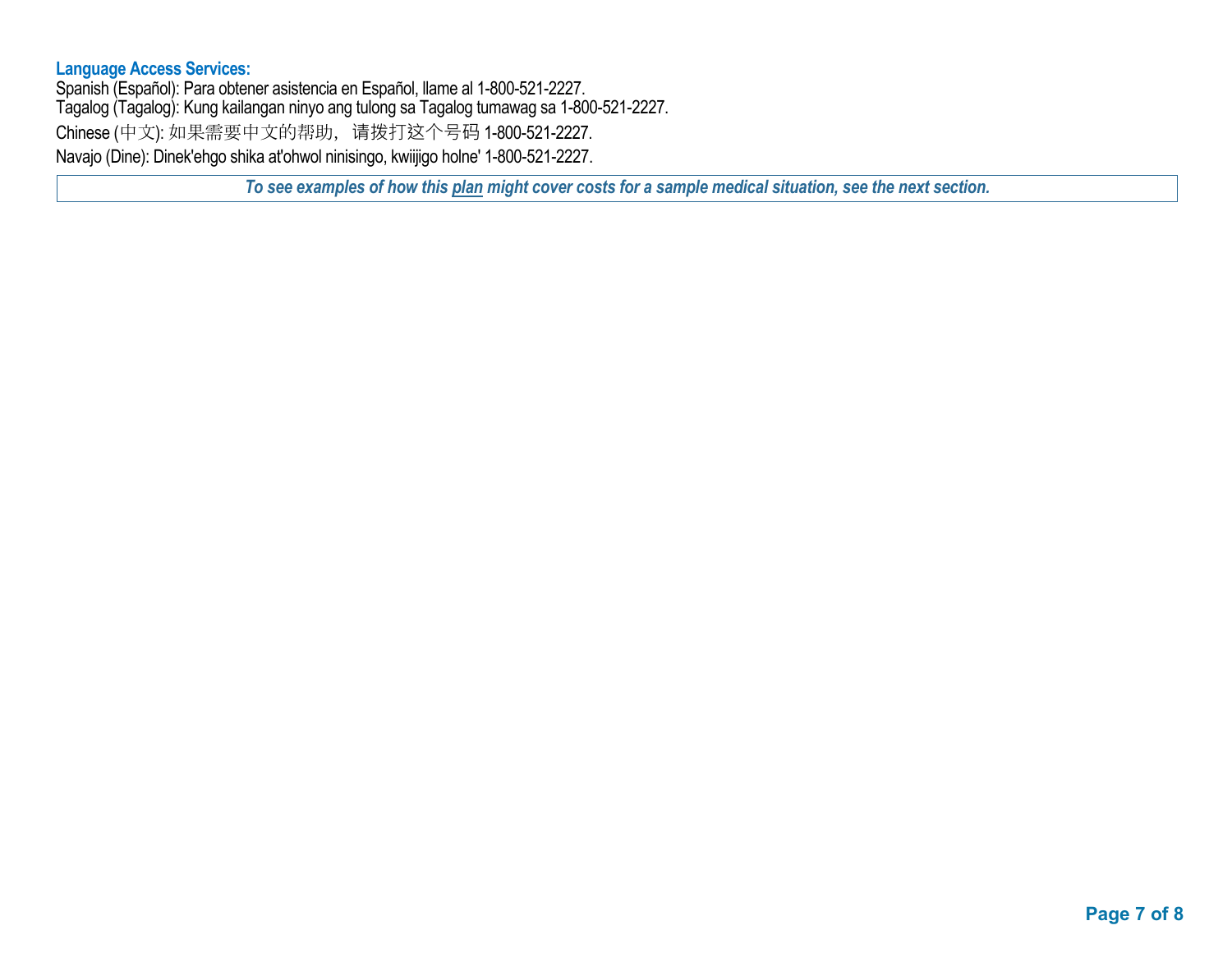# **About these Coverage Examples:**



**This is not a cost estimator.** Treatments shown are just examples of how this plan might cover medical care. Your actual costs will be different depending on the actual care you receive, the prices your providers charge, and many other factors. Focus on the cost-sharing amounts (deductibles, copayments and coinsurance) and excluded services under the plan. Use this information to compare the portion of costs you might pay under different health plans. Please note these coverage examples are based on self-only coverage.

| Peg is Having a Baby                         |
|----------------------------------------------|
| (9 months of in-network pre-natal care and a |
| hospital delivery)                           |

| $\blacksquare$ The plan's overall deductible | \$3,000 |
|----------------------------------------------|---------|
| ■ Specialist copayment                       | \$80    |
| <b>E</b> Hospital (facility) copayment       | \$350   |
| ■ Other                                      | SO      |

# **This EXAMPLE event includes services like:**

Specialist office visits (*prenatal care)* Childbirth/Delivery Professional Services Childbirth/Delivery Facility Services Diagnostic tests (*ultrasounds and blood work)* Specialist visit *(anesthesia)* 

| <b>Total Example Cost</b> | \$12,700 |
|---------------------------|----------|
|                           |          |

### **In this example, Peg would pay:**

| <b>Cost Sharing</b>        |         |
|----------------------------|---------|
| <b>Deductibles</b>         | \$2,600 |
| Copayments                 | \$400   |
| Coinsurance                | \$0     |
| What isn't covered         |         |
| Limits or exclusions       | \$60    |
| The total Peg would pay is | \$3,060 |

| <b>Managing Joe's Type 2 Diabetes</b>         |
|-----------------------------------------------|
| (a year of routine in-network care of a well- |
| controlled condition)                         |

| $\blacksquare$ The plan's overall deductible | \$3,000 |
|----------------------------------------------|---------|
| ■ Specialist copayment                       | \$80    |
| Hospital (facility) copayment                | \$350   |
| ■ Other                                      | SO      |

# **This EXAMPLE event includes services like:**

Primary care physician office visits (*including disease education)* Diagnostic tests *(blood work)* Prescription drugs Durable medical equipment *(glucose meter)* 

**Total Example Cost \$5,600** 

#### **In this example, Joe would pay:**

| <b>Cost Sharing</b>        |         |  |
|----------------------------|---------|--|
| Deductibles                | \$2,600 |  |
| Copayments                 | \$400   |  |
| Coinsurance                | \$0     |  |
| What isn't covered         |         |  |
| Limits or exclusions       | \$20    |  |
| The total Joe would pay is | \$3,020 |  |

# **Mia's Simple Fracture** (in-network emergency room visit and follow up care)

| ■ The plan's overall deductible        | \$3,000 |
|----------------------------------------|---------|
| Specialist copayment                   | \$80    |
| <b>E</b> Hospital (facility) copayment | \$350   |
| <b>■ Other</b>                         | \$0     |

#### **This EXAMPLE event includes services like:**

Emergency room care *(including medical supplies)* Diagnostic test *(x-ray)* Durable medical equipment *(crutches)* Rehabilitation services *(physical therapy)*

| <b>Total Example Cost</b> | \$2,800 |
|---------------------------|---------|
|---------------------------|---------|

#### **In this example, Mia would pay:**

| <b>Cost Sharing</b>        |         |  |
|----------------------------|---------|--|
| <b>Deductibles</b>         | \$2,000 |  |
| Copayments                 | \$700   |  |
| Coinsurance                | \$0     |  |
| What isn't covered         |         |  |
| Limits or exclusions       | \$0     |  |
| The total Mia would pay is | \$2,700 |  |

The figures provided here do not take into consideration the out-of-pocket limitation.

The plan would be responsible for the other costs of these EXAMPLE covered services.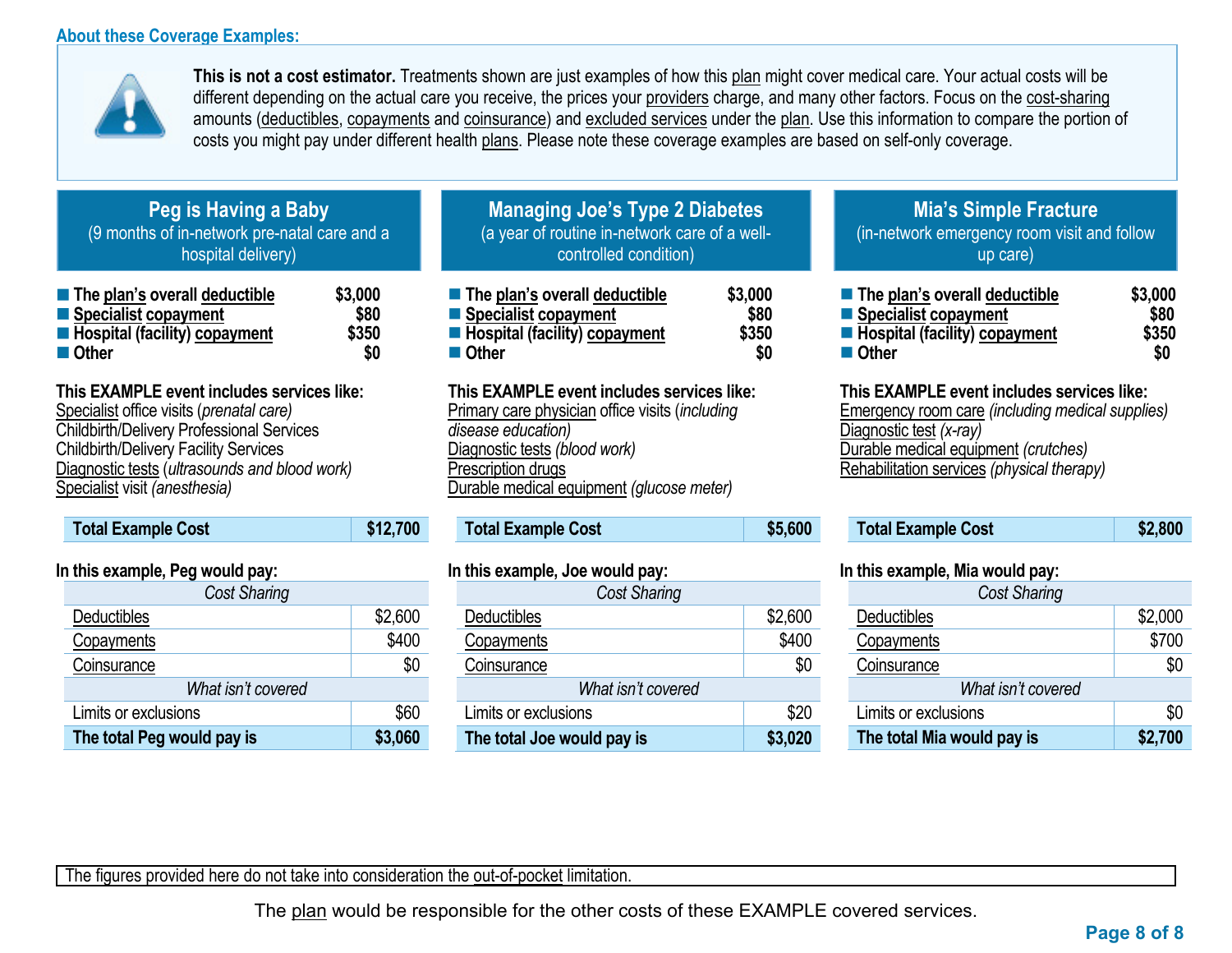

# Health care coverage is important for everyone.

We provide free communication aids and services for anyone with a disability or who needs language assistance.<br>We do not discriminate on the basis of race, color, national origin, sex, gender identity, age, sexual orientat health status or disability.

To receive language or communication assistance free of charge, please call us at 855-710-6984.

If you believe we have failed to provide a service, or think we have discriminated in another way, contact us to file a grievance.

| Office of Civil Rights Coordinator<br>300 E. Randolph St.<br>35th Floor<br>Chicago, Illinois 60601                          | Phone:<br>TTY/TDD:<br>Fax:<br>Email: | 855-664-7270 (voicemail)<br>855-661-6965<br>855-661-6960<br>CivilRightsCoordinator@hcsc.net                                                                        |
|-----------------------------------------------------------------------------------------------------------------------------|--------------------------------------|--------------------------------------------------------------------------------------------------------------------------------------------------------------------|
| You may file a civil rights complaint with the U.S. Department of Health and Human Services, Office for Civil Rights, at:   |                                      |                                                                                                                                                                    |
| U.S. Dept. of Health & Human Services<br>200 Independence Avenue SW<br>Room 509F, HHH Building 1019<br>Washington, DC 20201 | Phone:<br>TTY/TDD:                   | 800-368-1019<br>800-537-7697<br>Complaint Portal: https://ocrportal.hhs.gov/ocr/portal/lobby.jsf<br>Complaint Forms: http://www.hhs.gov/ocr/office/file/index.html |